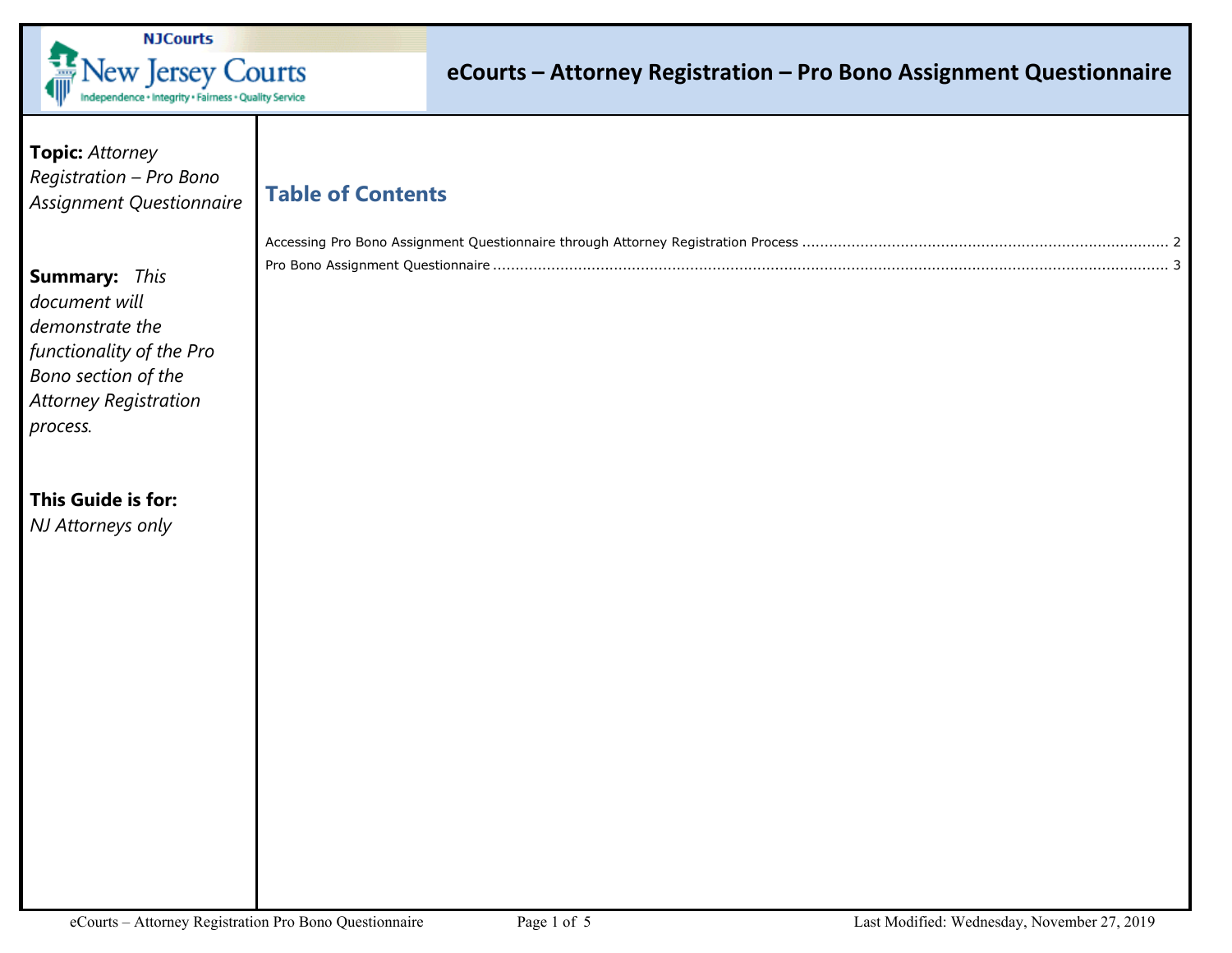

<span id="page-1-0"></span>**Accessing Pro Bono Assignment Questionnaire** through Attorney **Registration Process** 

After successfully logging into the Attorney Registration application, the Registration home screen will display.

1. Click on the **Registration and** Payment tile to begin the Attorney registratio process.

### 2. Attorney registration has the following steps:

\* Registration statement

- \* Contact Information
- \* Pro Bono
- $*$  CLE
- \* CLE confirmation
- \* Payment



| Attorney Registration                                     |                                                  |
|-----------------------------------------------------------|--------------------------------------------------|
|                                                           |                                                  |
| Registration Statement > Contact Information > Pro Bono > | <b>CLE</b><br><b>CLE Confirmation</b><br>Pavment |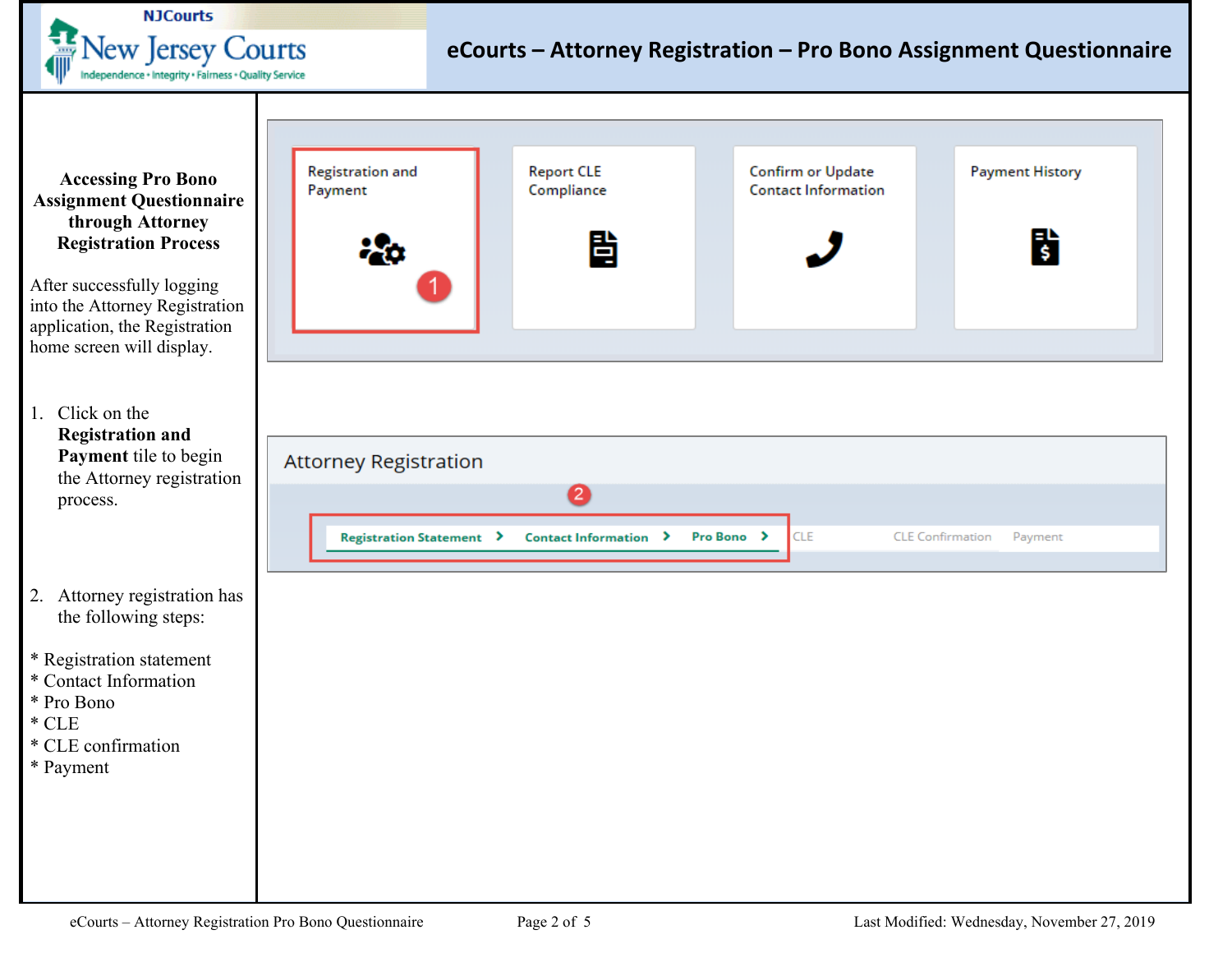

# **eCourts – Attorney Registration – Pro Bono Assignment Questionnaire**  I

<span id="page-2-0"></span>

|                                                                                                                                                       | <b>Attorney Registration</b>                                                                                                                                                                                                                                                                                                                                      |
|-------------------------------------------------------------------------------------------------------------------------------------------------------|-------------------------------------------------------------------------------------------------------------------------------------------------------------------------------------------------------------------------------------------------------------------------------------------------------------------------------------------------------------------|
| <b>Pro Bono Assignment</b><br>Questionnaire                                                                                                           |                                                                                                                                                                                                                                                                                                                                                                   |
|                                                                                                                                                       | Registration Statement > Contact Information > Pro Bono ><br><b>CLE</b><br><b>CLE Confirmation Payment</b>                                                                                                                                                                                                                                                        |
| 1. After completing the<br><b>Registration Statement</b><br>and Contact Information,<br>you can complete the<br>Pro Bono Assignment<br>Questionnaire. | Pro Bono Assignment Questionnaire<br>Fields denoted with an ( * ) are required.<br>The Supreme Court, in Madden v. Delran, 126 N.J. 591 (1992), determined that New Jersey attorneys are required to provide pro bono services.<br>Are you eligible for an exemption from Pro Bono services? * Click here to learn about available exemptions<br>Yes<br><b>No</b> |
|                                                                                                                                                       |                                                                                                                                                                                                                                                                                                                                                                   |
|                                                                                                                                                       | <b>Certification of Information</b>                                                                                                                                                                                                                                                                                                                               |
|                                                                                                                                                       | By clicking 'Next', I certify that the foregoing statements made by me are true. I am aware that if any of the foregoing statements made by me are willfully false, I am subject to discipline.                                                                                                                                                                   |
|                                                                                                                                                       | For questions, please contact the Superior Court Clerk's Office at (609) 421 - 6100 or email SCCO.Mailbox@njcourts.gov                                                                                                                                                                                                                                            |
|                                                                                                                                                       |                                                                                                                                                                                                                                                                                                                                                                   |
|                                                                                                                                                       |                                                                                                                                                                                                                                                                                                                                                                   |
|                                                                                                                                                       | <b>Back</b><br><b>Next</b>                                                                                                                                                                                                                                                                                                                                        |
|                                                                                                                                                       |                                                                                                                                                                                                                                                                                                                                                                   |
|                                                                                                                                                       |                                                                                                                                                                                                                                                                                                                                                                   |
|                                                                                                                                                       |                                                                                                                                                                                                                                                                                                                                                                   |
| <b>NOTE:</b> By clicking on links                                                                                                                     |                                                                                                                                                                                                                                                                                                                                                                   |
| in green, you will be<br>provided additional                                                                                                          | <b>Enterprise Landing Page</b><br>maddenvsdelra.pdf?c=l<br>Registration<br>à.<br>目<br>日                                                                                                                                                                                                                                                                           |
| information on that topic.                                                                                                                            |                                                                                                                                                                                                                                                                                                                                                                   |
| The information will open in                                                                                                                          | https://www.njcourts.gov/attorneys/assets/probono/maddenvsdelra.pdf?c=UHv<br>Å<br>⋒                                                                                                                                                                                                                                                                               |
| a new tab. To navigate back<br>to the Registration process,                                                                                           |                                                                                                                                                                                                                                                                                                                                                                   |
| click on the tab labeled                                                                                                                              |                                                                                                                                                                                                                                                                                                                                                                   |
| 'Registration'. Clicking the                                                                                                                          |                                                                                                                                                                                                                                                                                                                                                                   |
| 'x' will close the tab.                                                                                                                               |                                                                                                                                                                                                                                                                                                                                                                   |
|                                                                                                                                                       |                                                                                                                                                                                                                                                                                                                                                                   |
|                                                                                                                                                       |                                                                                                                                                                                                                                                                                                                                                                   |
|                                                                                                                                                       |                                                                                                                                                                                                                                                                                                                                                                   |
|                                                                                                                                                       |                                                                                                                                                                                                                                                                                                                                                                   |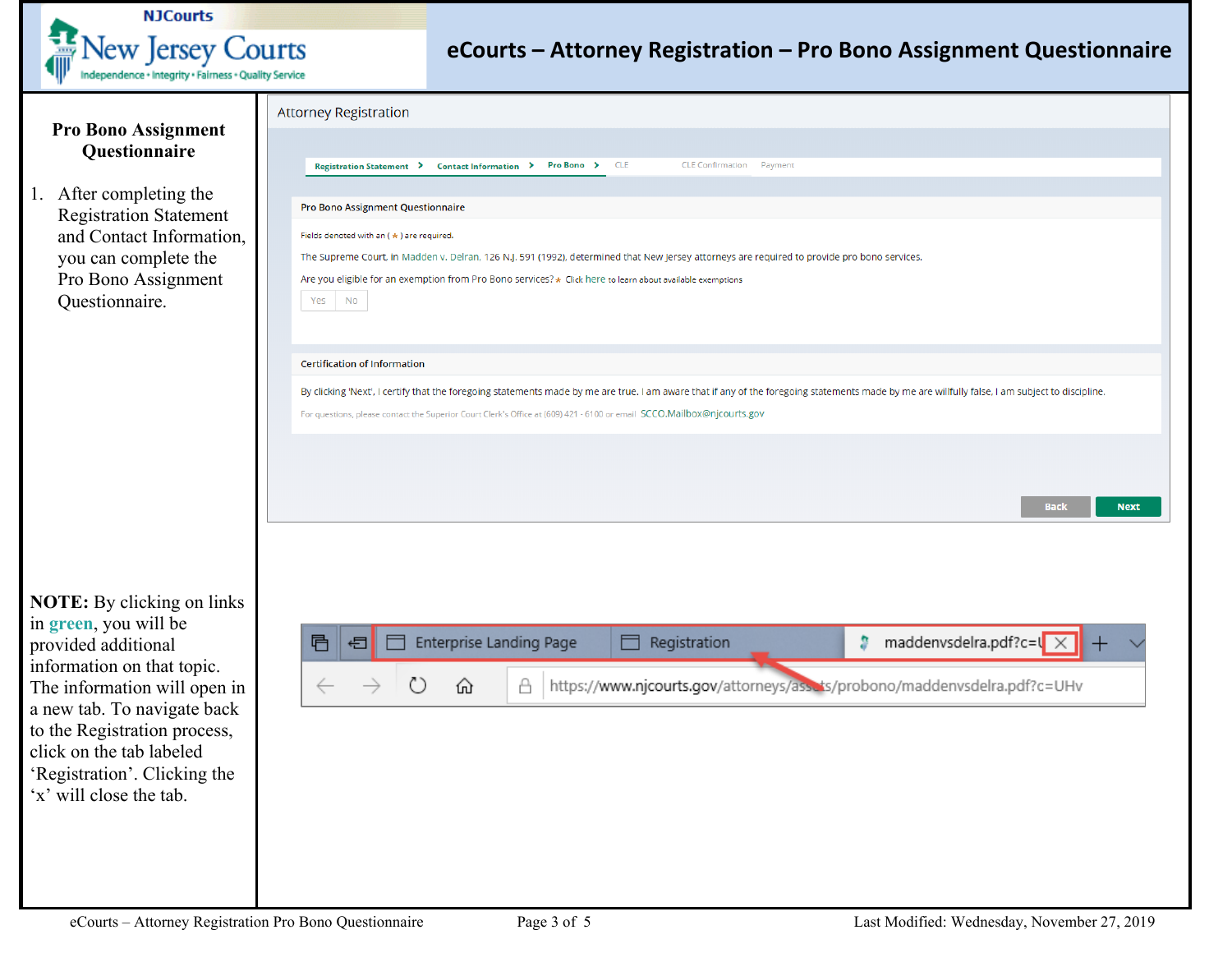

## **eCourts – Attorney Registration – Pro Bono Assignment Questionnaire**

2. Select if you are eligible for an exemption from Pro Bono Services by selecting **Yes** or **No**.

3a. If you are *not* eligible for an exemption, click **No**.

#### *Pro Bono Assignment Vicinage*

Your assignment vicinage must be either the New Jersey vicinage where you reside or where you practice.

The dropdown menu contains only those vicinages. If a vicinage does not display as expected, please confirm details entered in the Contact Information section.

Clicking **Next** after selecting the assignment county completes the Pro Bono Questionnaire.

|                       | <b>Pro Bono Assignment Questionnaire</b>                                                                                                                                                        |
|-----------------------|-------------------------------------------------------------------------------------------------------------------------------------------------------------------------------------------------|
|                       | Fields denoted with an $(*)$ are required.                                                                                                                                                      |
|                       | The Supreme Court, in Madden v. Delran, 126 N.J. 591 (1992), determined that New Jersey attorneys are required to provide pro bono services.                                                    |
|                       | Are you eligible for an exemption from Pro Bono services? * Click here to learn about available exemptions                                                                                      |
| Yes<br>No             |                                                                                                                                                                                                 |
|                       |                                                                                                                                                                                                 |
|                       |                                                                                                                                                                                                 |
|                       |                                                                                                                                                                                                 |
| Attorney Registration |                                                                                                                                                                                                 |
|                       | Registration Statement > Contact Information > Pro Bono > CLE<br>CLE Confirmation Payment                                                                                                       |
|                       |                                                                                                                                                                                                 |
|                       | Pro Bono Assignment Questionnaire<br>Fields denoted with an ( * ) are required.                                                                                                                 |
|                       | The Supreme Court, in Madden v. Delran, 126 N.J. 591 (1992), determined that New Jersey attorneys are required to provide pro bono services.                                                    |
|                       | Are you eligible for an exemption from Pro Bono services? * Click here to learn about available exemptions                                                                                      |
|                       | Yes No                                                                                                                                                                                          |
|                       | Pro Bono Assignment Vicinage<br>Your assignment county is where you will be assigned cases. Your assignment county must be either the New Jersey county where:                                  |
|                       | 1. you reside, or<br>2. you or your law firm has an office or you serve as corporate counsel.                                                                                                   |
|                       | The following is your current assignment county: "Out of State" should be indicated in this box only if neither of these designations applies.<br>nent Vicinage                                 |
|                       | CUMBERLAND/GLOUCESTER/SALEM V                                                                                                                                                                   |
|                       | <b>Certification of Information</b>                                                                                                                                                             |
|                       | By clicking 'Next', I certify that the foregoing statements made by me are true. I am aware that if any of the foregoing statements made by me are willfully false, I am subject to discipline. |
|                       | For questions, please contact the Superior Court Clerk's Office at (609) 421 - 6100 or email SCCO.Mailbox@njcourts.gov                                                                          |
|                       |                                                                                                                                                                                                 |
|                       |                                                                                                                                                                                                 |
|                       |                                                                                                                                                                                                 |
|                       | Back                                                                                                                                                                                            |
|                       |                                                                                                                                                                                                 |
|                       |                                                                                                                                                                                                 |
|                       |                                                                                                                                                                                                 |
|                       | Select                                                                                                                                                                                          |
|                       | <b>BERGEN</b>                                                                                                                                                                                   |
|                       | CUMBERLAND/GLOUCESTER/SALEM                                                                                                                                                                     |